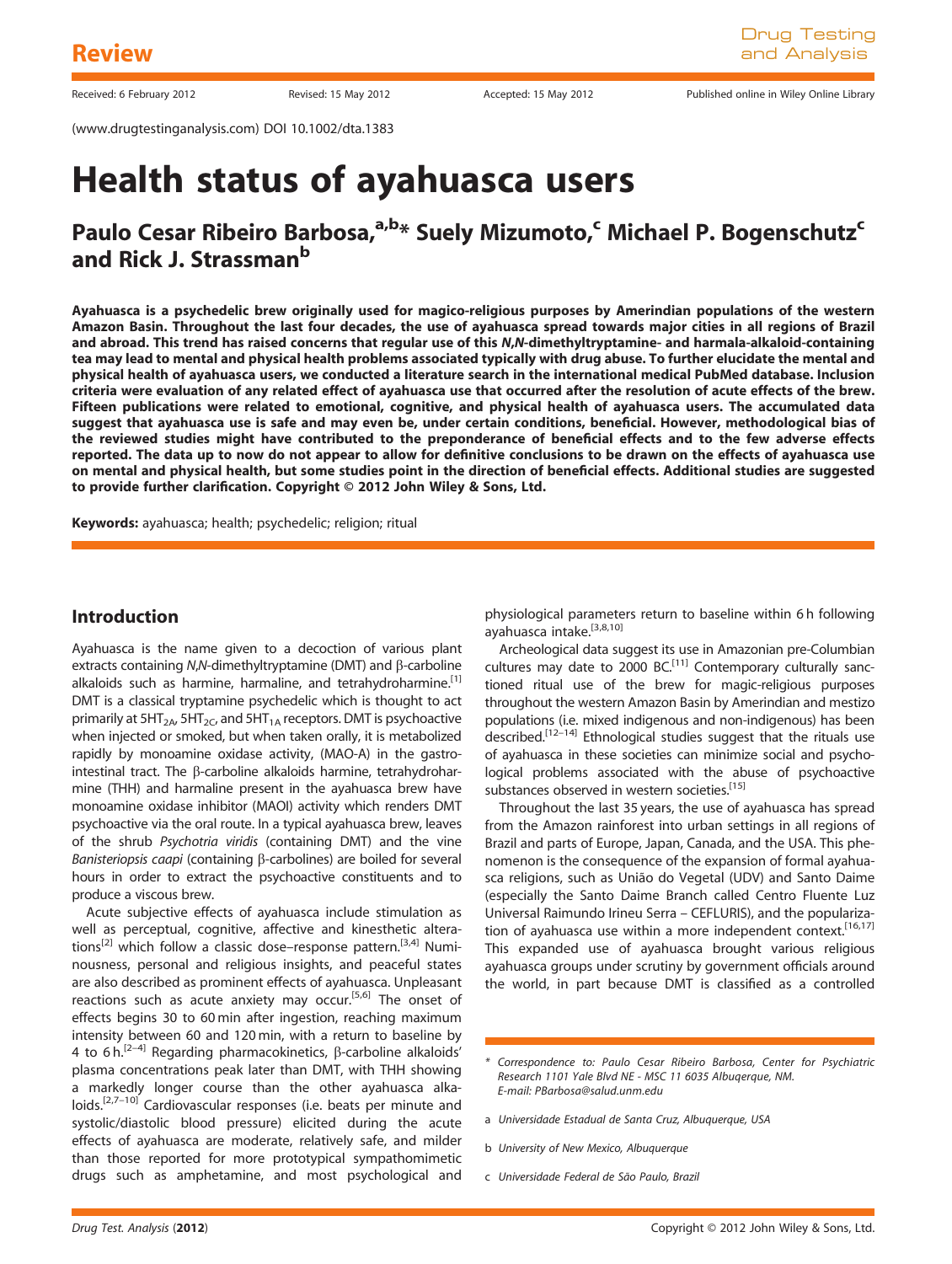substance.<sup>[18]</sup> In Brazil, a federal interdisciplinary regulatory commission upheld a favourable decision for the religious use of ayahuasca $^{[19,20]}$  A similar official initiative allowed for the Santo Daime activities in Canada.<sup>[17]</sup> In Holland, Santo Daime was legally allowed to conduct its ayahuasca ceremonies after winning a lawsuit in 2001.[21] In 2006, the US Supreme Court affirmed the right of the UDV to possess and use ayahuasca in their religious ceremonies.<sup>[22,23]</sup> In 2009, the District Court of Oregon similarly ruled in favour of the local Santo Daime community.<sup>[24]</sup> It is noteworthy, however, that these judicial decisions were based on a minimum of scientific evidence concerning the effects of ayahuasca, since so few rigorous studies of long-term safety and/or persisting effects exist.<sup>[23]</sup> While there is value in studying the phenomenology and mechanisms of acute effects, those seen days to years after ayahuasca intake are more relevant to regarding functional significance, both positive and negative. This paper addresses these concerns by means of a systematic review of the scientific literature regarding longer-term effects of ayahuasca. We will highlight current findings and suggest directions for new future research.

## Method

Using the keyword 'ayahuasca', we conducted a survey of the literature displayed in the PubMed database. Screening criteria for studies investigating physical and mental health in humans were: (1) reporting original data; (2) evaluation of individuals who used ayahuasca at least once in their lifetime; (3) evaluation of the dependent variables: functional health status, including emotional, cognitive, behavioural, social, and physical aspects; (4) evaluation of these dimensions no sooner than the resolution of the acute psychological ayahuasca effects (i.e.  $\geq 6$  h after dosing;<sup>[10]</sup> and (5) evaluation of  $\geq$  5 subjects.

## Results

The literature search yielded 105 references published from 1953 to 2010 that were screened according to the criteria listed. Most studies were excluded because they fell outside the pre-defined inclusion criteria. These included reviews without original data, pharmacognosy and analytical studies, animal models, ethnographic and sociological research, and those which described only acute physiological and psychological effects in humans. Thus, 15 separate publications describing 10 different studies met our inclusion criteria. Table 1 shows the methods used to evaluate the persistent effects of ayahuasca. We divided our analyses of the findings into two major categories: The quantitative data section which displays data gathered through standardized instruments and qualitative data which display data gathered through non-standardized procedures, such as open-ended interviews.

## Quantitative data

### Alcohol/psychoactive drug-related problems

Five case–control and cross-sectional studies focused on the relationships between ayahuasca use and drug/alcohol in ayahuasca users. Grob et al.<sup>[2]</sup> administered the Composite International Diagnostic Interview (CIDI) and reported no current drug/alcohol-related problems among adult ayahuasca users

compared to one subject with a current diagnosis of alcohol use disorder in non-ayahuasca-using controls. Interestingly, the authors found five subjects in the ayahuasca group formerly met criteria for alcohol use disorders but no longer met criteria after having become members of the UDV; this compared to only one such individual in the control group.

Doering-Silveira et al.<sup>[25]</sup> found that adolescents who consumed ayahuasca in the UDV appeared to use less alcohol and amphetamine during a 30-day period before assessment compared to control subjects with no history of ayahuasca use. Halpern et al.<sup>[26]</sup> administered the Structured Clinical Interview for DSM-IV psychiatric disorders and detected an individual with marijuana dependence in partial remission and another one with ongoing marijuana abuse in an ayahuasca-using sample of 32 individuals. However, 22 subjects had a history of drug/ alcohol-related problems in full remission. Eight had met the criteria for alcohol abuse, five for alcohol dependence, four for marijuana abuse, three for marijuana dependence, three for hallucinogen abuse, and one each for hypnotic-sedative dependence, cocaine abuse, and stimulant abuse. All five subjects with history of alcohol dependence attributed their remission to the ayahuasca church process.

Fabregas et al.<sup>[27]</sup> were going beyond the cross-sectional study design and administered the Addiction Severity Index 5th Edition (ASI) to evaluate alcohol and drug use in a community of longterm ayahuasca users within the Amazon jungle (CEFLURIS branch of Santo Daime) and among long-term urban ayahuasca users in Barquinha and other Santo Daime branches. Jungle and urban groups were evaluated twice, i.e. at baseline and at one year follow-up, and compared them with non-ayahuasca users. The authors reported lower alcohol use among the ayahuasca group in the Amazon jungle community at baseline and at one year follow-up, and in urban ayahuasca groups at baseline only, when compared to controls. However, ayahuasca groups reported greater use of psychoactive drugs than the controls at baseline and 1 year follow-up. The latter finding was interpreted as reflecting ayahuasca use being included in the drug scores in addition to the fact that cannabis sativa use is culturally, and religiously, sanctioned in the CEFLURIS jungle community. The authors also found a history of a significantly greater prior use of other drugs of abuse by members of the ayahuasca community than in the control group.

Cakic et al.<sup>[28]</sup> surveyed 121 DMT users in Australia, out of which 37 had used DMT in ayahuasca brews and 119 had smoked DMT. They reported that 23% of the 37 subjects used ayahuasca along with other substances (including cannabis and psilocybin) and 68.1%, of 119 smoked DMT with other drugs use among users of smoked DMT (including cannabis, LSD, alcohol, psilocybin, and MDMA). It was also reported that ayahuasca users had smoked DMT on more occasions than ayahuasca-naïve DMT users. The authors speculated that this finding may have reflected a progression of a subset of DMT users towards ayahuasca which would be associated with subsequently less use of other drugs.

#### Psychiatric morbidity

Case–control and cross-sectional studies suggest that those who use ayahuasca in a religious setting demonstrate less psychiatric morbidity than non-ayahuasca using controls as well as the normative population data. Grob et  $al^{[2]}$  reported that administration of CIDI identified no-one with current psychiatric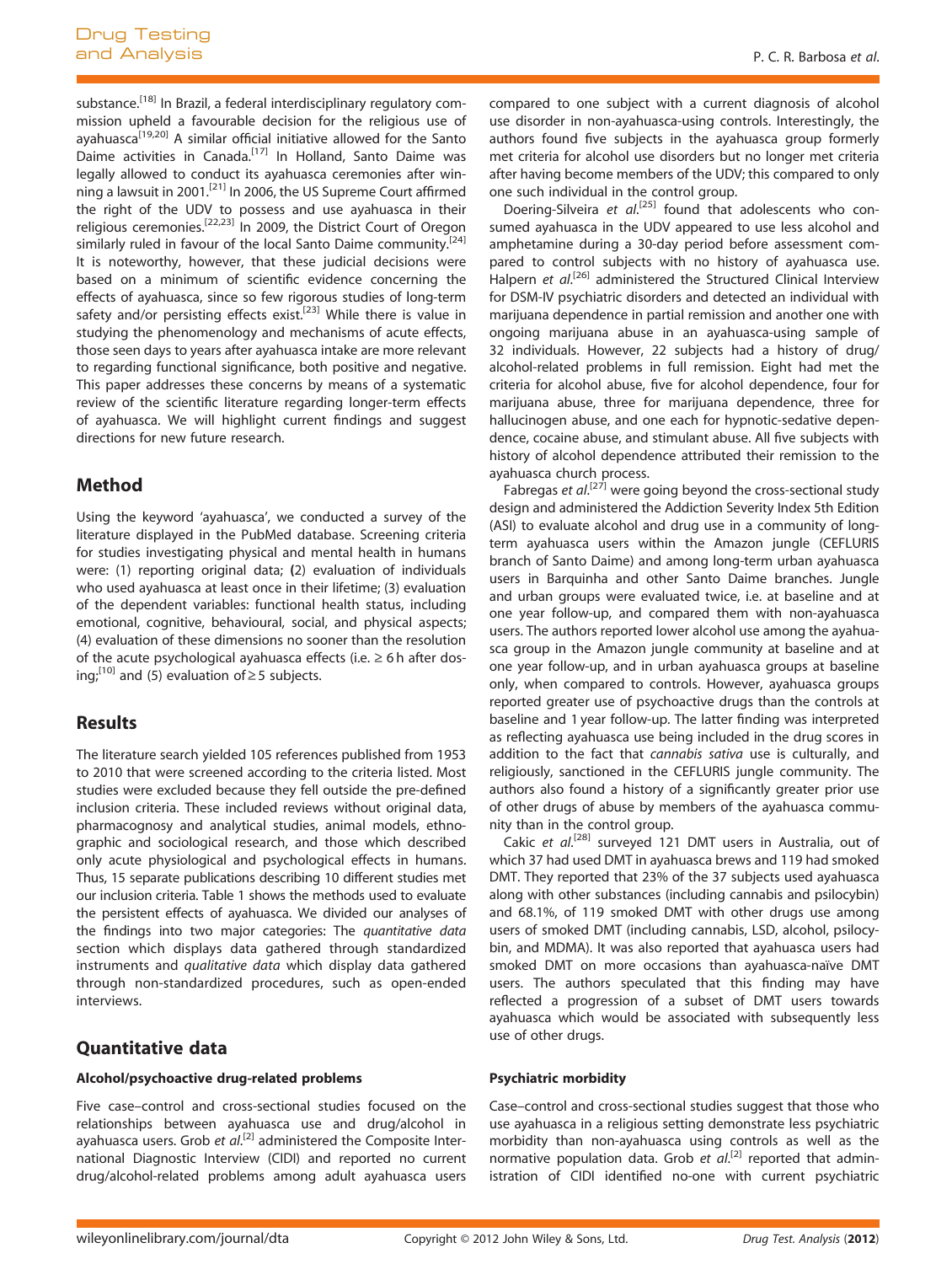diagnoses in the UDV group compared to one with hypochondriasis in the control group. The CIDI also revealed two ayahuasca subjects with past histories of major depressive disorder and three with past phobic anxiety disorders. Fabregas et al.<sup>[27]</sup> found significantly better scores on the psychiatric status subscale of the ASI among a jungle ayahuasca-using community at baseline and one year follow-up, and in urban ayahuasca groups at baseline only relative to their comparison groups. Da Silveira et al.<sup>[29]</sup> reported that ayahuasca-using adolescents in the UDV demonstrated better scores than non-ayahuasca using control subjects in measures of anxiety using the Beck Anxiety Inventory and STAI (State-Trait Anxiety Inventory), for body dysmorphism symptoms as assessed by Body Shape Questionnaire, and for Attention Deficit Disorder using Conner's Adolescent Self-Rating scale. All measures were comparable with the general population except for the high rate of depression in both the ayahuasca group (12/40) and comparison group (11/40), assessed through Center for Epidemiological Studies Depression Scale [CES-D].

Halpern et al.<sup>[26]</sup> reported lower scores in Daime church members for symptoms of somatization, anxiety, depression, hostility, phobia, paranoid ideation, and psychoticism using the Symptom Check List Revised 90 (SCLR90) than a normative sample. These authors used no control group. Halpern et al. also reported similar scores in both for obsessive-compulsive and interpersonal sensitivity measures. Ayahuasca users scored better than normative data for the three SCLR90 measures that indicate overall symptomatology across the nine symptoms dimensions: Positive Symptom Total (i.e. Santo Daime subjects had fewer overall complaints), Positive Symptom Distress Index (i.e. less intensity of complaints), and Global Severity Index (i.e. lower levels of overall severity). Moreover, ayahuasca users were free of clinically significant anxiety (0/32) as measured by the Hamilton Anxiety Rating Scale, as well as demonstrating a low rate of depression (1/32) as measured by Hamilton Depression Rating Scale. Ayahuasca users showed no evidence of presumptive childhood ADHD (evaluated through the Wender Utah Rating Scale [WURS]) nor conduct disorder, and revealed welladjusted lives as measured by the Uplifts, Hassles, Stresses, and Cognitive Failures questionnaire (UHSCF). Administration of the Structured Clinical Interview for DSM-IV Disorder (SCID) revealed that five subjects had a single major depressive disorder before joining Santo Daime. SCID also revealed the presence of one individual with a current bipolar I disorder, one with a current panic disorder, six with recurrent major depressive disorder with four in remission and two in partial remission, and two with simple phobia disorder in partial remission, four with simple phobia (two in remission and two in partial remission), three with bulimia nervosa in remission, six with post-traumatic stress disorder or panic disorder in remission. Eight subjects reported remission occurring after their involvement in ayahuasca religious use.

Barbosa et al.<sup>[5,30]</sup> conducted a prospective study which evaluated psychiatric morbidity in new ayahuasca users. They administered the Clinical Interview Schedule – revised edition (CIS-R) to evaluate the intensity of minor psychiatric symptoms (e.g. anxiety, depression, depressive ideas, irritation) shortly before and one week after the first religious ayahuasca experience in Santo Daime ( $n = 19$ ) or UDV ( $n = 9$ ).<sup>[5]</sup> This team re-administered the CIS-R in six-month later when 5 subjects (one from UDV and four from Santo Daime) were lost to follow-up.[30] The Santo Daime sub-sample nearly met criteria for the CIS-R defined psychiatric disorder (12 or greater) before drinking ayahuasca and scores significantly improved at one week and six-month follow-up (11.6 before ayahuasca, 5.1 a week later and six-months later). The UDV sub-sample scored below the cut off value for CIS-R defined psychiatric disorder before beginning participation and showed no significant changes at either one-week or sixmonth follow-up. Significant improvement in the mental health dimension of the Short Form-36 Health Survey Questionnaire (SF-36) was also demonstrated between baseline and six-month follow up in the Santo Daime group.

The authors also analyzed the differences between regular ayahuasca users, i.e. subjects who underwent more than nine ayahuasca experiences, and a washout period of four weeks or less before the last evaluation, and irregular ayahuasca users, i.e. subjects who underwent nine or less ayahuasca experiences and a washout period of more than four weeks before the last evaluation. At one-week follow-up regular ayahuasca users' CIS-R scores improved significantly and were significantly better than those of irregular ayahuasca users.

#### **Personality**

Personality variables related to the use of ayahuasca were investigated in one case–control study and in one prospective study. Grob et al.<sup>[2]</sup> administered Cloninger's Tridimensional Personality Questionnaire (TPQ) to long-term ayahuasca users and nonayahuasca using controls. The TPQ measures three dimensions of personality: Novelty Seeking, Reward Dependence and Harm Avoidance. The authors found lower scores for Novelty Seeking and Harm Avoidance in the ayahuasca group. The combination of lower Novelty Seeking and Harm Avoidance suggested that ayahuasca users were more reflective, rigid, slow-tempered, frugal, confident, relaxed, optimistic, and energetic than the controls.

Barbosa et al.<sup>[30]</sup> used Cloninger's Temperament and Character Inventory – 125 items (TCI-125) which measures the same temperament dimensions as the TPQ plus additional domains of some specific character traits (Self-Directedness, Self-Transcendence and Cooperativeness) to evaluate effects on these traits in new ayahuasca users. The TCI was administered shortly before and six months after the first ayahuasca experience to new members of the Santo Daime  $(n = 15)$  or UDV  $(n=8)$ . There was no change in the Novelty Seeking domain between baseline and six months. Harm Avoidance scores dropped in the Santo Daime sub-sample which, in TCI model, means lowered anxiety-related behavioural traits In addition, Reward Dependence decreased in the UDV sub-sample. According to this model, the lowering of reward dependence scores suggests a decrease in such behaviour: for example, from sentimentality, eagerness to please others, and sensitivity to signs of social of approval towards detachment, coolness, emotional independence, and less sensitivity to signals of social approval. Change in Reward Dependence was positively correlated with the frequency of ayahuasca use, and negatively correlated with the length of time elapsing between the last ayahuasca session and re-testing. A positive correlation between the decrease in scores for Reward Dependence and intensity of ayahuasca use was also found in the total sample ( $n = 23$ ). Regular ayahuasca users (i.e. those who attended more than nine ayahuasca sessions during the evaluation period) also showed a decrease in Reward Dependence. Regular users scored significantly higher than irregular users (i.e. those who attended nine or fewer ayahuasca sessions during the evaluation period) on Reward Dependence at baseline and higher on Self-Directedness at the six-month evaluation.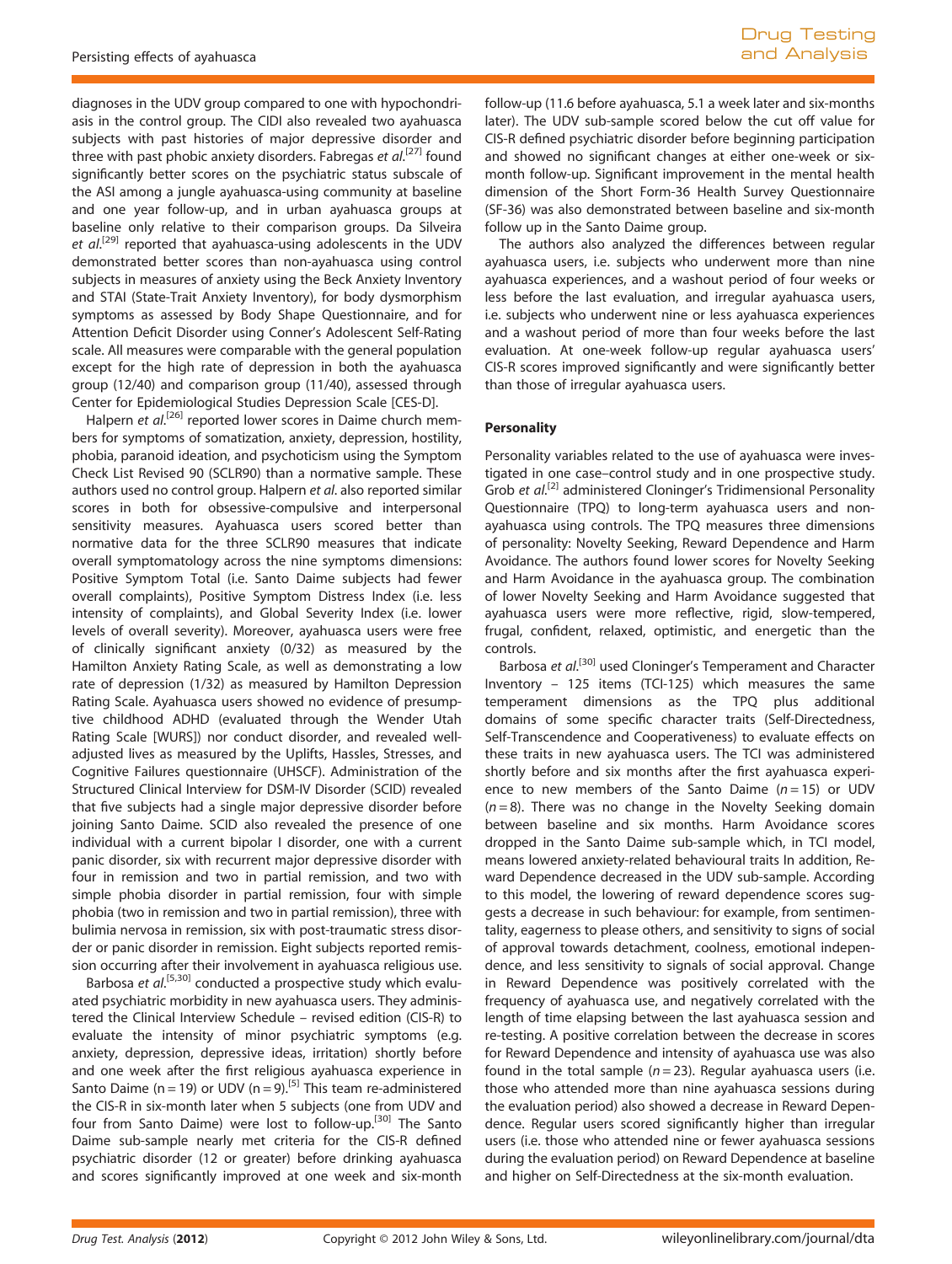|                  |                                 |                              | Table 1. Methods used to evaluate the health status of ayahuasca users |                           |                                                                                                          |                                                                                                                                                   |                                         |                                                                                     |                                                                       |                                                                                           |
|------------------|---------------------------------|------------------------------|------------------------------------------------------------------------|---------------------------|----------------------------------------------------------------------------------------------------------|---------------------------------------------------------------------------------------------------------------------------------------------------|-----------------------------------------|-------------------------------------------------------------------------------------|-----------------------------------------------------------------------|-------------------------------------------------------------------------------------------|
| Reference        | (male,female) (mean-range)<br>Z | Age                          | Education                                                              | Nationality/<br>residence | ayahuasca intake<br>State and city of<br>Setting/Country/                                                | quantitative<br>Dependent<br>variables                                                                                                            | Dependent<br>qualitative<br>variables   | Intensity of use                                                                    | Control                                                               | points (quantity,<br>Evaluation time<br>when)                                             |
| $[33]$           | 13(13,0)                        | 38.5 (28-48)                 | $\overline{\overline{z}}$                                              | Brazil                    | Case-control studies with experienced ayahuasca users<br>UDV/Brazil/AM/<br>Manaus                        | Density of platelet<br>serotonin uptake<br>sites                                                                                                  | $\frac{1}{2}$                           | Church members<br>$\geq$ 10 years (use $\geq$<br>twice a month)                     | 10 matched subjects<br>with no history of<br>ayahuasca use            |                                                                                           |
|                  | 15(15,0)                        | 38,5 (28-48)                 | $\equiv$                                                               | ijze<br>ᅌ                 | UDV/Brazil/AM/<br>Manaus                                                                                 | Psychiatric Dx Drug<br>Use Personality<br>Memory                                                                                                  | Perceived<br>effects                    | Idem                                                                                | 15 matched subjects<br>with no history of<br>ayahuasca use            |                                                                                           |
| $[31]$           | 40 (22,18)                      | Adolescents<br>$16,5(15-19)$ | school to 1st<br>year college<br>1st year high                         | Brazil                    | UDV/Brazil/SPeDF/<br>São Paulo e Brasília                                                                | Memory and attention<br>processes                                                                                                                 | $\frac{1}{2}$                           | ritual attendance<br>throughout the<br>224 ayahuasca<br>previous 2 yrs              | 40 matched subjects<br>with no history of<br>ayahuasca use            |                                                                                           |
| $[29]$<br>$[25]$ | 41 (N.I)<br>Idem                | Idem<br>Idem                 | Idem<br>Idem                                                           | Brazil<br>Brazil          | Idem<br>Idem                                                                                             | Psychiatric morbidity<br>Drug use                                                                                                                 | $\frac{1}{2}$<br>å                      | Idem<br>Idem                                                                        | 43 machted subjects<br>with no history of<br>ayahuasca use<br>Idem    |                                                                                           |
| $[36]$           | 29 (N.I.)                       | $(15-19)$                    | $\vec{z}$                                                              | ilze<br>ᅌ                 | Idem                                                                                                     | ş                                                                                                                                                 | Attitudes and<br>psychosocial<br>status | Idem                                                                                | 25 machted subjects<br>with no history of<br>ayahuasca use            |                                                                                           |
| $[27]$           | 127 (62,65)                     | 37,1 (N.l.)                  | 10.4 years (mean)<br>formal education                                  | Brazil                    | CEFLURIS, Alto Santo<br>Barquinha/ AM e AC/<br>Céu do Mapiá e Rio<br>and Barquinha<br>Branco             | Relationships, and<br>Support, Drug and<br>Psychiatric Status<br>Medical Status,<br>Employment/<br>Family/Social<br>Alcohol Use,<br>Legal Status, | $\frac{1}{2}$                           | $\geq 15$ years with<br>Church members<br>twice a month<br>attendance 2<br>a ritual | ayahuasca users<br>115 controls non                                   | 2, one yr apart                                                                           |
| $\boxed{5}$      | 28 (12,16)                      | 35,7 (18-56)                 | to complete college<br>Complete high<br>degree<br>school               | ilze<br>이                 | Prospective studies with new ayahuasca users<br>Brazil/ SP/ São Paulo e<br>UDV and CEFLURIS/<br>Campinas | Psychiatric morbidity                                                                                                                             | Attitudes and<br>perceived<br>effects   | New ayahuasca<br>users:1 ritual                                                     | Before-after                                                          | after the 1 <sup>st</sup> ritual)<br>2 (1-4 days before<br>and 1-2 weeks                  |
| $[30]$           | 23 (8,15)                       | 37 (18-57)                   | Idem                                                                   | Brazil                    | Idem                                                                                                     | Psychiatric morbidity,<br>Quality of life<br>and personality                                                                                      | å                                       | New ayahuasca<br>users: $1 - 10$<br>rituals                                         | Before-after                                                          | months after 1 <sup>st</sup><br>3 (1-4 days before,<br>1 week and 6<br>ritual)            |
| $\overline{6}$   | 49 (23,26)                      | 33 (N.I.)                    | $\overline{\overline{z}}$                                              | Canada<br>USA/            | USA and Canada / San<br>Independent ritual in<br>Francisco/ British<br>Columbia                          | Spiritual wellbeing<br>and mystical<br>experience                                                                                                 | Perceived effects<br>on spirituality    | New ayahuasca<br>users: 1 ritual                                                    | Before-after and 5<br>controls with no<br>ayahuasca use<br>history of | 5 (72 hrs before and<br>6-12 hrs, 1 week<br>and 3 months<br>after 1 <sup>st</sup> ritual) |

## Drug Testing and Analysis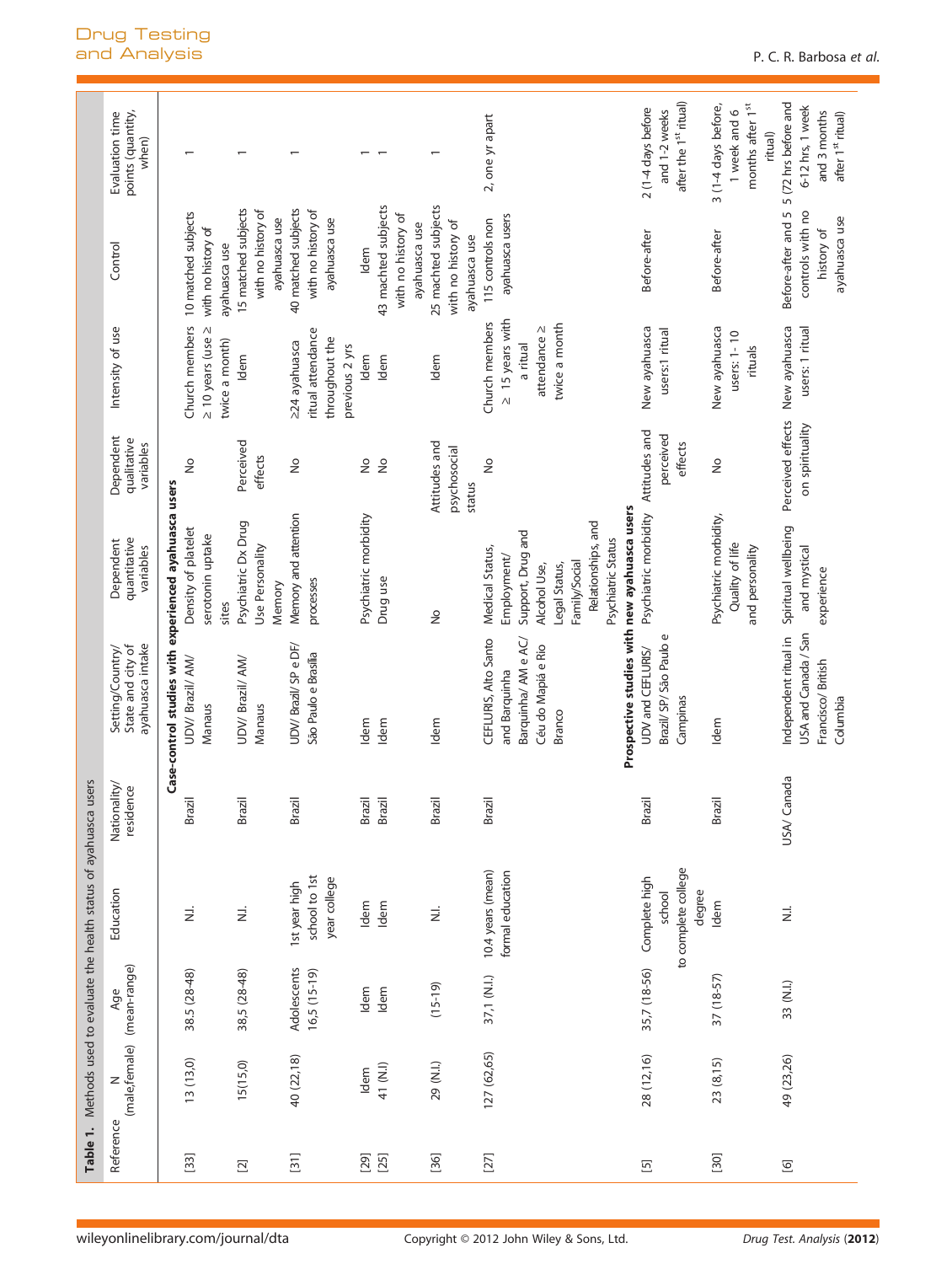|        |                                |              |                                                                     |                                                                                       | Cross-sectional studies                                                                                       |                                                                                                                                                                                                                                                                                                                                                                                                                                                                                                                                                                                                                                                                                                                                |                                                                               |                                                                   |                             |                                                            |
|--------|--------------------------------|--------------|---------------------------------------------------------------------|---------------------------------------------------------------------------------------|---------------------------------------------------------------------------------------------------------------|--------------------------------------------------------------------------------------------------------------------------------------------------------------------------------------------------------------------------------------------------------------------------------------------------------------------------------------------------------------------------------------------------------------------------------------------------------------------------------------------------------------------------------------------------------------------------------------------------------------------------------------------------------------------------------------------------------------------------------|-------------------------------------------------------------------------------|-------------------------------------------------------------------|-----------------------------|------------------------------------------------------------|
| $[26]$ | 32(15,17)                      |              | 49.6 (32-67) 16.4 years (mean)<br>formal education                  | USA                                                                                   | Oregon/ Ashland<br>CEFLURIS/ USA/                                                                             | Psychiatric morbidity<br>and drug use                                                                                                                                                                                                                                                                                                                                                                                                                                                                                                                                                                                                                                                                                          | Perceived<br>effects                                                          | Church members:<br>rituals (mean)<br>20-1300 (range)<br>269±314.7 | $\frac{1}{2}$               |                                                            |
| $[28]$ | $37*$                          | Ξ            | $\bar{z}$                                                           | Australia                                                                             | Clinical Double blind crossover study<br>"Recreational use"<br>and "ayahuasca<br>ceremonies" **               | Drug use ***                                                                                                                                                                                                                                                                                                                                                                                                                                                                                                                                                                                                                                                                                                                   | Perceived<br>effects                                                          | 1-180 (range)<br>4 (mean)                                         | $\frac{1}{2}$               |                                                            |
| $[32]$ | 22 (22,0)                      | 27.1 (20-38) | $\overline{z}$                                                      | Spain                                                                                 | Qualitative phenomenological studies<br>Spain Barcelona<br>Laboratory /                                       | Subjective and objective<br>(EEG, EOG and EMG)<br>sleep quality                                                                                                                                                                                                                                                                                                                                                                                                                                                                                                                                                                                                                                                                | $\frac{1}{2}$                                                                 | ayahuasca dose<br>I standardized                                  | amphetamine<br>Placebo e d- | between 11 and<br>19 hrs after<br>2 (before and<br>dosing) |
| $[34]$ | 19(11, 5)                      | 45.1 (26-71) | $\overline{z}$                                                      | 9 North-Americans<br>Venezuelan and 1<br>and Canadians, 5<br>Europeans, 1<br>Japanese | Independent ritual<br>in an Amazonian<br>retreat                                                              | ž                                                                                                                                                                                                                                                                                                                                                                                                                                                                                                                                                                                                                                                                                                                              | and perceived<br>try ayahuasca<br>Motivations to<br>effects                   | 1 to "several"<br>doses                                           | $\frac{1}{2}$               | During the days of<br>the retreat                          |
| [35]   | 25 (11.14)                     | 43.6 (22-63) | $\overline{z}$                                                      | Northern Europeans                                                                    | countries (N.I. specific<br>Some European and<br>South American<br>settings)                                  | $\frac{1}{2}$                                                                                                                                                                                                                                                                                                                                                                                                                                                                                                                                                                                                                                                                                                                  | Motivations to try 17 rituals (mean)<br>and<br>perceived effects<br>ayahuasca | $1-70$ (range)                                                    | $\frac{1}{2}$               |                                                            |
|        | reviewed in the current paper. |              | specific analysis for ayahuasca (i.e. they treated ayahuasca as a f |                                                                                       | * The total sample of this study was 121 subjects who had used DMT; 37 had used it in ayahuasca preparations. | ** The authors state that the expression 'recreational use' means drug intake outside recognized religious institution such as Santo Daime and they recognize that this term may be a misnomer. According<br>*** The authors also evaluated the demographic characteristics of DMT users, as well as the ways of obtaining, reasons for trying, location of usage and route of using this drug. However the lack of<br>orm of DMT use and so the ayahuasca data are blurred into the larger DMT data) prevented these methods and data from being<br>to them, 5% of the 121 subjects took DMT in ayahuasca ceremonies, which suggest that their 37 ayahuasca subjects took the brew in independent rituals or in amateur ways. |                                                                               |                                                                   |                             |                                                            |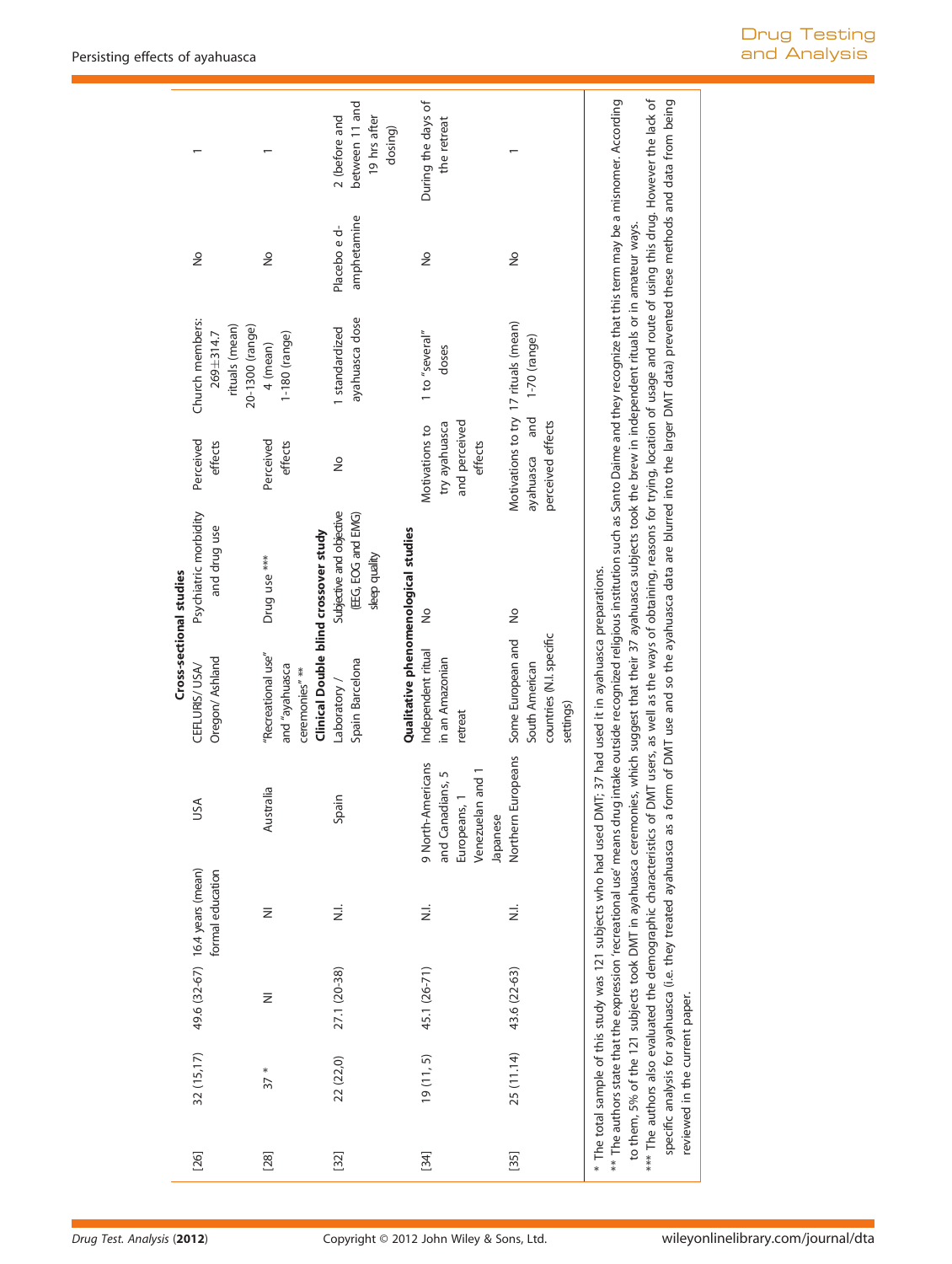#### Psychosocial status and well-being

Psychosocial status and wellbeing have been evaluated in one case–control study with experienced ayahuasca users and two prospective studies with new ayahuasca users. Fabregas et al.<sup>[27]</sup> found significantly better scores on ASI-assessed Medical Status in a jungle ayahuasca community at baseline and urban ayahuasca groups at one year follow-up than comparison groups. At baseline, urban ayahuasca users scored better on a Family/ Social Relationships subscale and worse on an Employment/ Support subscale. The prospective study of Barbosa et al.<sup>[30]</sup> reported improvement in the Bodily Pain subscale of SF-36 in the UDV group at six-month follow-up. Before the first ayahuasca experience, UDV group scores were better than those of the Santo Daime group for the Social Functioning and emotional role dimensions. At six-month follow-up, regular users (i.e. those who attended more than 9 ayahuasca sessions during the follow-up period) scored better than irregular users (i.e. those who attended nine or fewer ayahuasca sessions during the evaluation period) in the dimensions of Emotional Role and Social Functioning. Trichter et al.<sup>[6]</sup> compared spiritual well-being using the Spiritual Well-Being (SWB) Scale in new ayahuasca users in the San Francisco Bay area ( $n = 14$ ) and in British Columbia, Canada ( $n = 33$ ) with control with no history of ayahuasca use  $(n=5)$ . Subjects were assessed 72 h before and 6–12 h, 1 week, and 3months after their first ayahuasca ritual. Authors reported positive changes in the Canadian group only (at 6 h evaluation). The authors also reported a correlation between Spiritual Well-Being changes and intensity of peak ayahuasca effects.

#### Cognition

Cognitive processes related to ayahuasca use were investigated by two case–control studies with experienced ayahuasca users. Grob et al.<sup>[2]</sup> evaluated memory functions of long-term adult ayahuasca users in the UDV compared to matched controls, using the WHO-UCLA Auditory Verbal Learning Test (WHO UCLA-AVLT). This test is designed to assess mild degrees of cognitive dysfunction and consists of several trials of recalling words read from lists of common items such as household objects. The authors detected better performance in ayahuasca users in the recall of words for the fifth learning trial.

Doering-Silveira et al.<sup>[31]</sup> administered a comprehensive battery of neuropsychological tests to assess attention, psychomotor speed, verbal and visual abilities, memory, and mental flexibility in long term ayahuasca-using adolescents in UDV and compared their scores with those of non-ayahuasca using adolescents. Ayahuasca-using subjects performed worse than the controls in the second and fourth learning trials and demonstrated lower total scores for trials I-V of the WHO UCLA-AVLT. The authors point out that the raw scores of both groups in this specific test were within the average range of normative data of similar aged adolescents on a similar memory task.

#### Sleep

Sleep was evaluated through a double blind crossover study conducted by Barbanoj et  $al^{[32]}$  The authors compared the effects of a standardized dose of ayahuasca to inactive placebo and *d*-amphetamine in subjective and objective (EEG) sleep measures. The treatments were administered at noon and sleep measures were conducted from 11:00 pm until 7:00 am of the next day. Compared to d-amphetamine treatment, ayahuasca did not induce deterioration of sleep quality, but like d-amphetamine, it increased stage 2, decreased REM stage duration, and showed a trend to increased REM latency.

#### Platelet serotonin uptake sites

Callaway et  $al$ <sup>[33]</sup> reported an increased number of  $[3]$  H]citalopram binding sites in the platelets of long-term ayahuasca drinkers compared to non-ayahuasca controls. They suggest that this difference may reflect differences in neuronal 5-HT uptake, and that it might be reflected in decreased 5-HT in the synaptic cleft in the absence of compensatory mechanisms.

## Qualitative data

#### Motivations to use ayahuasca

Motivations to use ayahuasca were elicited in open interviews administered in one prospective study and in two qualitative and phenomenological studies.<sup>[5,34,35]</sup> Most South American, North American, and European subjects were motivated by a desire for gaining personal and spiritual knowledge and development, including self-awareness, purpose and direction in life, examining inner and outer realities, equilibrium and spiritual relationships. In addition, they report a desire for healing; e.g., improvement of psychosocial and emotional problems, and abuse of drug/alcohol. Recreational use and curiosity were less often cited.<sup>[5,35]</sup>

#### Perceived positive effects

Perceived positive effects of ayahuasca use within a formal religions setting have been reported by European, South and North American, and Australian subjects.<sup>[2,5,26]</sup> Data have also been reported for independent ayahuasca rituals and retreats $[6,34]$ and in non-religious settings.<sup>[28]</sup> These benefits include a wide array of existential, religious, cognitive and emotional, attitudinal, and moral changes, as well as physical health. Interestingly, subjects also reported less impulsivity and aggressiveness and greater empathy, compassion and respect for others. Regarding the latter aspect, Grob et  $al$ 's subjects<sup>[2]</sup> emphasized similar changes from previous violence and alcohol and drug use towards more pro-social attitudes and behaviour. Dobkin de Rios' study<sup>[36]</sup> reported that UDV adolescents also seemed to have better family and social relationships than matched controls. An increased interest in a number of other spirituality topics, such as yoga and meditation were also reported by North-American and European subjects.<sup>[6,35]</sup> However, longitudinal assessment indicated that these interests faded over time.<sup>[6]</sup>

#### Perceived negative or side effects

Halpern et al.<sup>[26]</sup> reported that subjects described poor sleep the night after an ayahuasca ritual, decreased memory for up to 1 day afterwards, and exhaustion that lasted up to 2 days post ingestion. Concerns about the legality of using ayahuasca in the USA and politics of Santo Daime group were disliked.<sup>[26]</sup> A subject from Barbosa et al.'s study<sup>[5]</sup> reported feeling worry during the week following her first and distressing ayahuasca experience.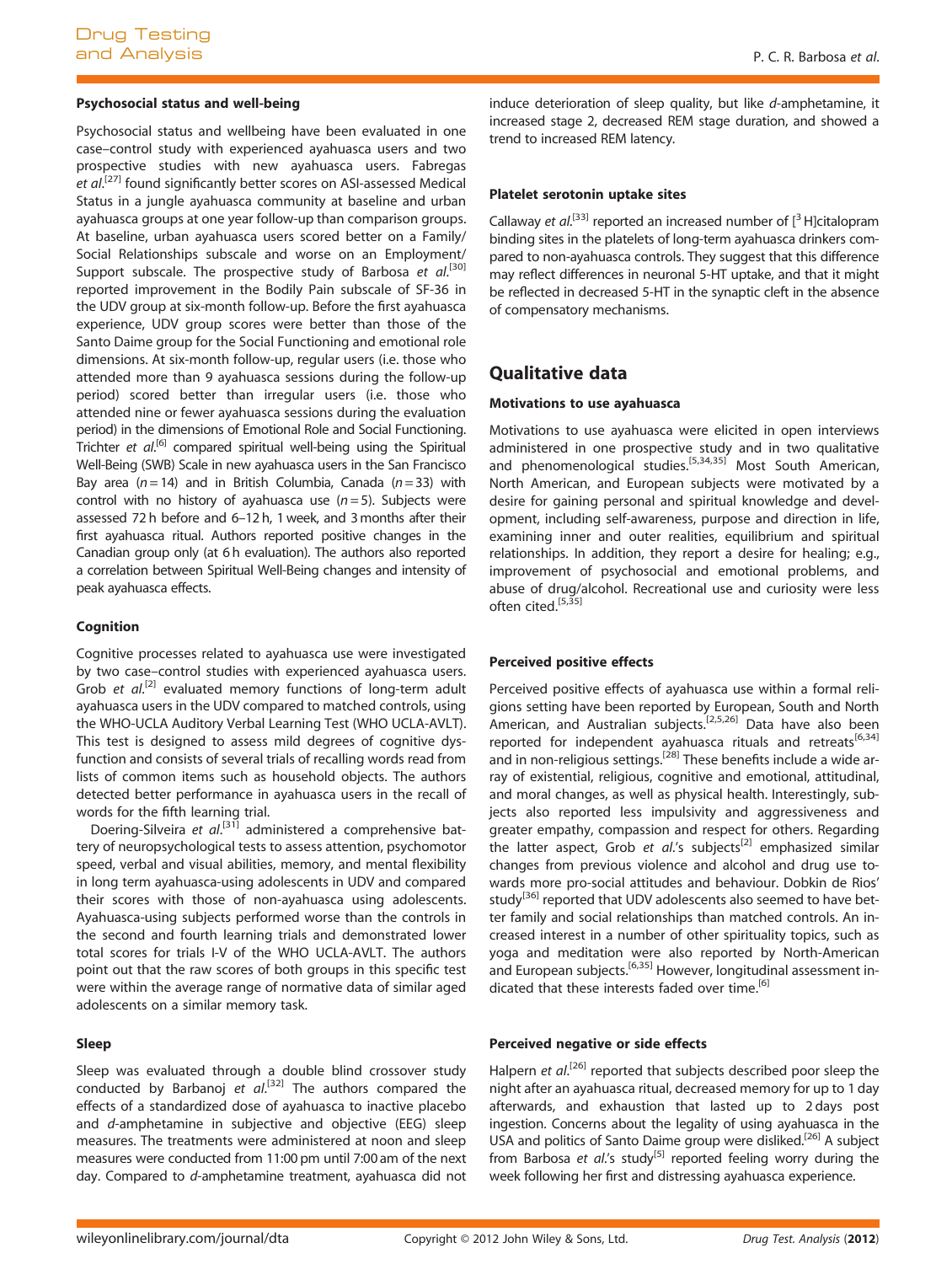#### Subjects' interpretation and evaluation of processes of change

Subjects' interpretations of the positive effects of ayahuasca included integration of personal insights experienced during acute effects and mystical experiences. They use such notions as ayahuasca being a 'friend' with whom one could work,<sup>[34]</sup> or being a 'guide' or a 'teacher'.<sup>[26]</sup> Psychological and physical catharsis as well as novel subjective experiences of physical processes have also been reported.<sup>[6,28,35]</sup> UDV subjects from Grob et  $al$ 's study<sup>[2]</sup> emphasized the importance of the ritual context and social support network provided by the church.

## **Discussion**

This review summarizes case–control, longitudinal, crosssectional, double-blind clinical laboratory, and qualitativephenomenological studies conducted with ayahuasca in human subjects. Samples came from South and North America, Western Europe, Australia, and Japan where subjects took ayahuasca in formal religions, independent rituals, and clinical research settings. A diverse array of data collection procedures involving quantitative and qualitative tools have been used to assess the health of ayahuasca users. In general, the few studies reviewed here failed to demonstrate deleterious effects of ayahuasca use on their subjects' selected psychological and physical parameters. Interestingly, ayahuasca subjects had similar or better scores than controls and/or the general population on measures of psychiatric morbidity, and psychosocial status, and well-being. Studies consistently showed fewer problems of ayahuasca users with alcohol-related problems. Qualitative studies reported respondents describing a wide array of subjective existential, religious, cognitive, emotional, attitudinal, moral and physical benefits. Some of the results of the studies suggest that ayahuasca may be beneficial to certain people, but missed methodology which allows for evaluation of causal relationships.

Pharmacologically, Callaway's report of increased platelet 5-HT  $transport<sup>[33]</sup>$  may suggest similar changes occurring in the brain of ayahuasca users. Such changes might result in long-term modulation of the aminergic systems involved in mood regulation, impulsivity, and alcohol abuse.<sup>[2,37]</sup> More recently, human and animal studies suggested that DMT and harmine exert specific effects on 5-HT and noradrenergic [(NA)] systems involving depression, hopelessness, and anxiety during the acute effects of ayahuasca.<sup>[38-41]</sup> Future studies should assess the temporal and dosing parameters in ayahuasca vs. other psychotherapeutic medications' effects on selected disorders and the use of appropriate animal models in more clearly determining ayahuasca's potential anti-depressant or anxiolytic effects.

The panoply of reports of increased self-awareness, purpose in life, introspection, spirituality, and healthier worldview suggest that ayahuasca elicits a complex series of psychological and social processes that can be considered independently of its pharmacology. Such data underline the importance of 'set and setting' in any psychedelic drug experience.<sup>[42,43]</sup> Those with positive expectations and thorough preparation, support and follow-up may optimize effects of the drug on associative memory, mood, and other functions to effect potential emotional, personal, religious and moral benefits. The results of psychiatric studies with these in more easily controlled environments support this suggestion.<sup>[44-46]</sup> Most of the reviewed studies involved subjects who took ayahuasca within structured formal religions or independent ceremonies. In addition, they also were

motivated by an interest in personal development and healing rather than recreation or curiosity. Thus, set and setting appear critical in our interpretation of our review of the 'field' literature in much the same manner as that established by experimental and psychotherapeutic studies of psychedelics.

Similarly, the anthropological literature<sup>[47,48]</sup> posits ayahuasca religions' beliefs and practices direct the experience typically induced by ayahuasca towards positive social and individual outcomes by means of the collective ceremonial performance and guidance from religious leaders. The religious model used in many ayahuasca rituals suggests that cross-cultural sensitivity is necessary in studying its use, similar to that involved with research into peyote's comparable role in the Native American Church.

Two studies<sup>[2,30]</sup> evaluating personality dimensions suggest that religious use of ayahuasca may result in changes in personality. Grob et al.'s<sup>[2]</sup> finding of lower scores of Harm Avoidance among UDV members compared to control group and Barbosa et al.<sup>[30]</sup> Ethnographic studies has described UDV as highly centralized and hierarchical, and requires following the most strict moral quidelines.<sup>[49]</sup> These factors may have determined Grob et al.'s<sup>[2]</sup> findings of lower novelty seeking scores in UDV subjects than the controls. It is uncertain which factors mediated Barbosa et al.'s<sup>[30]</sup> finding of lowering of TCI-measured Reward Dependence on new ayahuasca users at six-month follow-up. The recent laboratory findings of psychedelic-induced personality changes suggest that ayahuasca itself may have contributed to these findings.[50] While these results must require replication, they are of great interest given the high stability of personality traits under most circumstances.

More research is needed to determine whether ayahuasca use has significant effects on cognition. The superior performance of adult ayahuasca group compared to controls in Grob et al.'s study suggests that the regular religious use of the brew is without adverse effects in adults, but the data in adolescence is less benign.<sup>[31]</sup>

There are few reports of adverse effects of ayahuasca in the literature. The exception is Halpern et  $al$ 's study<sup>[26]</sup> but this must be interpreted in light of Santo Daime rituals themselves. Participants are usually required to dance and sing for 8–12 h overnight and this may contribute as much to the impaired memory, exhaustion, and poor sleep the following days as the ayahuasca itself. In support of this interpretation are Barbanoj et al.'s<sup>[32]</sup> data demonstrating minimal effects of ayahuasca on sleep. It seems possible that this is a residual outcome of the over stimulation experience of dancing and listening to the hymns under the psychedelic effects. Of the reviewed papers, only Barbosa et al.<sup>[5]</sup> found an emotional discomfort that outlasted a distressing ritual ayahuasca experience in one participant. Persisting psychological adverse reactions due to psychedelic use are more likely to happen when these substances are taken in unsupervised and unstructured settings.

The rarity of the persisting psychological reactions in the reviewed data might be explained by the fact that most of the studies focused on the use of ayahuasca within structured settings, where screening, preparation, supervision, and followup are provided, thus minimizing adverse effects.<sup>[51,52]</sup>

In addition, selection-bias may play a role in the relative paucity of reports of adverse effects in the reviewed literature. Most subjects were experienced ayahuasca users who were evaluated in case–control and cross-sectional studies. It is expected from prior evidence that adverse reactions occur in the earlier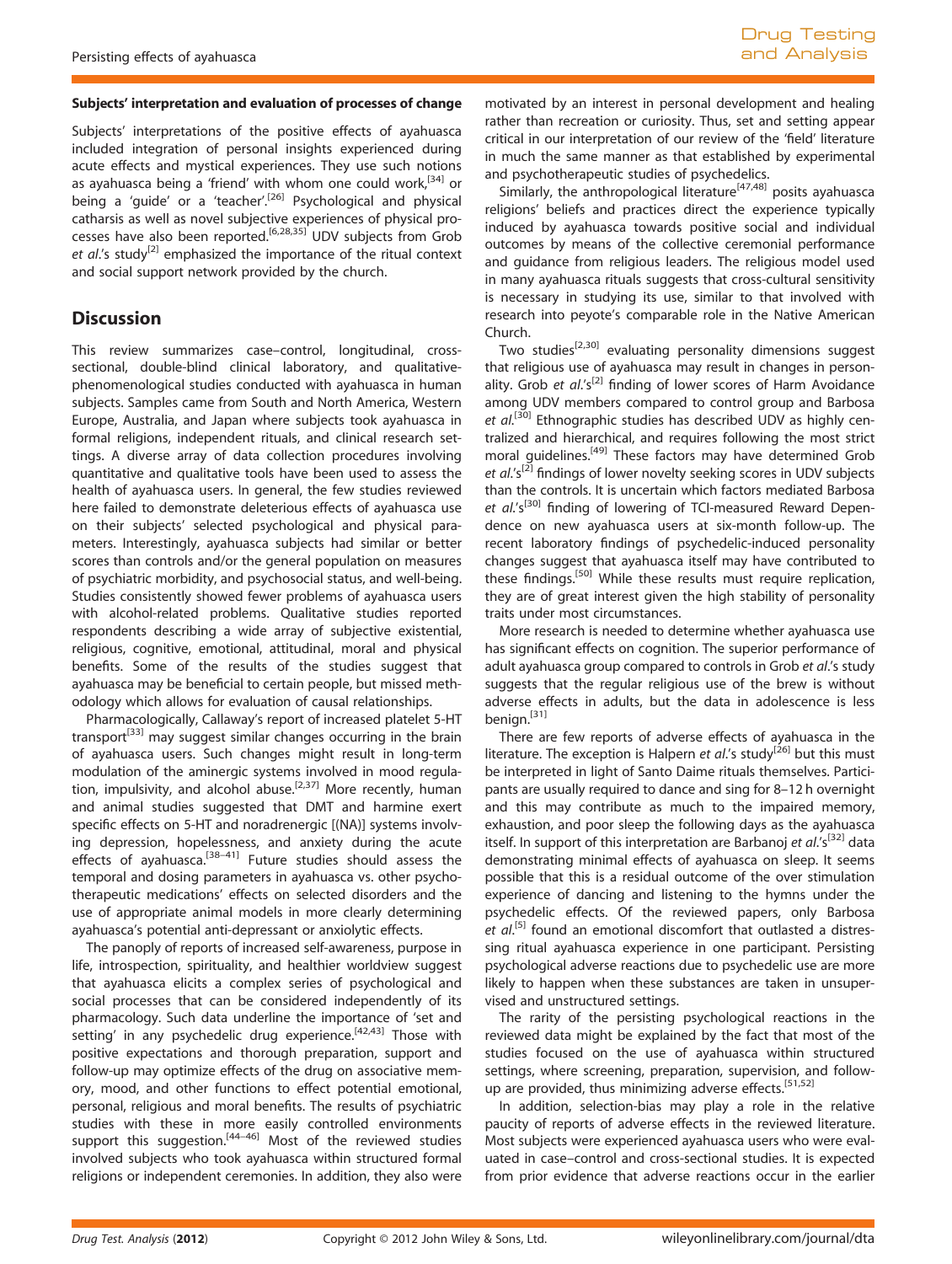phases of ayahuasca exposition and people who undergo these kind of reaction tend to discontinue the use. Evidence of this selection bias was provided in the finding that new ayahuasca users who had better emotional outcomes during the week after their first ayahuasca attended more ayahuasca ceremonies throughout the following six months than those who had less beneficial emotional outcomes.<sup>[30]</sup> Moreover, well-motivated subjects eager to prove that their psychoactive sacrament is beneficial may have contributed to the positive instrument scores and reports on ayahuasca effects. Finally, it has been hypothesized that the taste for an exotic experience and the desire to escape from the boredom of daily life might have contributed to wishful and superficial positive qualitative reports from new ayahuasca users that may not reflect consistent and persisting behavioural change.<sup>[5]</sup>

Future studies should assess reasons for dropping out ayahuasca religions. Additional prospective evaluations of new ayahuasca users are necessary, as are retrospective assessments of patients in psychiatric facilities to determine the role of ayahuasca in their psychiatric complaints. Special attention should be given to psychotic reactions that outlast the acute ayahuasca effects, which has been reported in case studies and anecdotal reports.[53,54] De Rios and Rumrril's ethnography on ayahuasca use by western subjects in the Amazon suggest that persisting psychological disturbances related to administration of ayahuasca by independent healers<sup>[55]</sup> are far more frequent than in more structured formal ayahuasca religions. The growing use of ayahuasca within formal ayahuasca religions and in more independent contexts such as autonomous healers and recreational use provides an interesting opportunity investigate the role of different settings on frequency of both positive and negative persisting outcomes. Also, some remarkable differences between formal ayahuasca religions, such as the incorporation of cannabis in the rituals of CEFLURIS and the UDV rigorous proscription against marijuana, should be operationalized as independent variables in comparative evaluation of their members' psychological and well-being statuses. Finally, ayahuasca use is spreading to societies in which the prescription of selective serotonin reuptake inhibitors (SSRIs) medications is growing. The interaction of the MAOIs activity of ayahuasca with SSRIs can result in severe serotonergic syndrome characterized by nausea, confusion, tremors, vomiting, convulsions, loss of consciousness and is potentially fatal.[56] Further studies should address the consequences and sequelae of interaction between SSRIs and ayahuasca.

Another significant gap in the reviewed studies is the lack of knowledge regarding the dose of DMT and beta-carbolines used by subjects. Fourteen of the 15 reviewed papers provided no data in this regard. Future studies should address this crucial variable. Analyses of various ayahuasca brews has demonstrated a rather spread of alkaloid concentrations.<sup>[57]</sup>

In addition, nearly every study suffers from small sample sizes and most of lack a prospective design (i.e. evaluation of subjects before their exposure to ayahuasca), making difficult demonstration of causality between ayahuasca use and changes in dependent variables. Therefore, the benefits observed in the studies should be viewed with extreme caution, for case–control and cross-sectional designs suffer from an important methodological weakness to establish which factors mediated the observed results. In the few prospective studies with new ayahuasca users, the absence or small size of control groups<sup>[5,6,30]</sup> make it difficult to determine the influence of unknown factors intervening between evaluations.

At a technical level, many of the neuropsychological and psychological instruments used in Brazil<sup>[2,30,31]</sup> were adapted to

Brazilian Portuguese, but were not validated and have not been normalized in that country.

Nevertheless, observational studies have the advantage of evaluating ayahuasca use as it occurs in the real world and thus are crucial to public health issues regarding ayahuasca. The diversity of settings in which ayahuasca is being used present a unique opportunity for studying the effects of set and setting on the outcomes of the ayahuasca experience. International and cross-cultural studies will shed light on the complex interplay of these various factors.

## Conclusion

We reviewed 15 reports on the effects of ayahuasca on healthrelated effects of ayahuasca on humans. Ayahuasca subjects scored similarly or better than the control groups or normative data on most measures of substance use, psychiatric morbidity, personality, wellbeing and cognitive functions when compared to control groups or population norms. The few significant exceptions were the worse scores drug-abuse related problems among Santo Daime and Barquinha subjects in Fabregas study and the worse scores the scores on memory subtasks of UDV adolescents than their controls. The former is explained by the option of the research team to take into account ayahuasca in the ASI score. As for the UDV adolescents, their raw scores in those subtests were within the norm range of a similar test. Moreover, predominant positive outcomes were elicited by qualitative interviews and questionnaires. Rare adverse effects were reported. These predominantly favourable results seem to be explained by the protective factors of the setting in which the most subjects drank the brew. Also, selection-bias, well-motivated subjects, and wishful thinking also may have biased the overall results towards positive outcomes. Finally, the causality of these results and ayahuasca intake is still an open question, for most studies lack retrospective data, and the few prospective studies that were conducted with new ayahuasca users suffers from small sample, which difficult generalization. More prospective studies are needed. Transcultural studies addressing the use of ayahuasca in different settings and addressing its adverse effects are needed to better understand the impact of the brew on human health.

## References

- [1] D.J. Mckenna, G.H. Towers, F. Abbott. Monoamine oxidase inhibitors In South American hallucinogenic plants: Tryptamine and betacarboline constituents of ayahuasca. J. Ethnopharmacol. 1984, 10, 195.
- [2] C.S. Grob, D.J. Mckenna, J.C. Callaway, G.S. Brito, E.S. Neves, G. Oberlaender, et al. Human psychopharmacology of hoasca: A plant hallucinogen used in ritual context in Brazil. J. Nerv. Dis. 1996, 184, 86.
- [3] J. Riba, A. Rodriguez-Fornells, G. Urbano, A. Morte, R. Antonijoan, M. Montero, et al. Subjective effects and tolerability of the South American psychoactive beverage Ayahuasca in healthy volunteers. Psychopharmacology 2001, 154, 85.
- [4] J. Riba, M.J. Barbanoj. Bringing Ayahuasca to the clinical research laboratory. J. Psychoactive Drugs 2005, 37, 219.
- [5] P.C.R. Barbosa, J.S. Giglio, P. Dalgalarrondo. Altered states of consciousness and short-term psychological after-effects induced by the first time ritual use of Ayahuasca in an urban context in Brazil. J. Psychoactive Drugs 2005, 37, 193.
- [6] S. Trichter, J. Klimo. Changes in spirituality among ayahuasca ceremony novice participants. J. Psychoactive Drugs 2009, 41, 121.
- [7] J.C. Callaway, L.P. Raymon, W.L. Hearn, D.J. Mckenna, C.S. Grob, G.S. Brito, et al. Quantitation of N,N-dimethyltryptamine and harmala alkaloids in human plasma after oral dosing with ayahuasca. J. Anal. Toxicol. 1996, 20, 492.